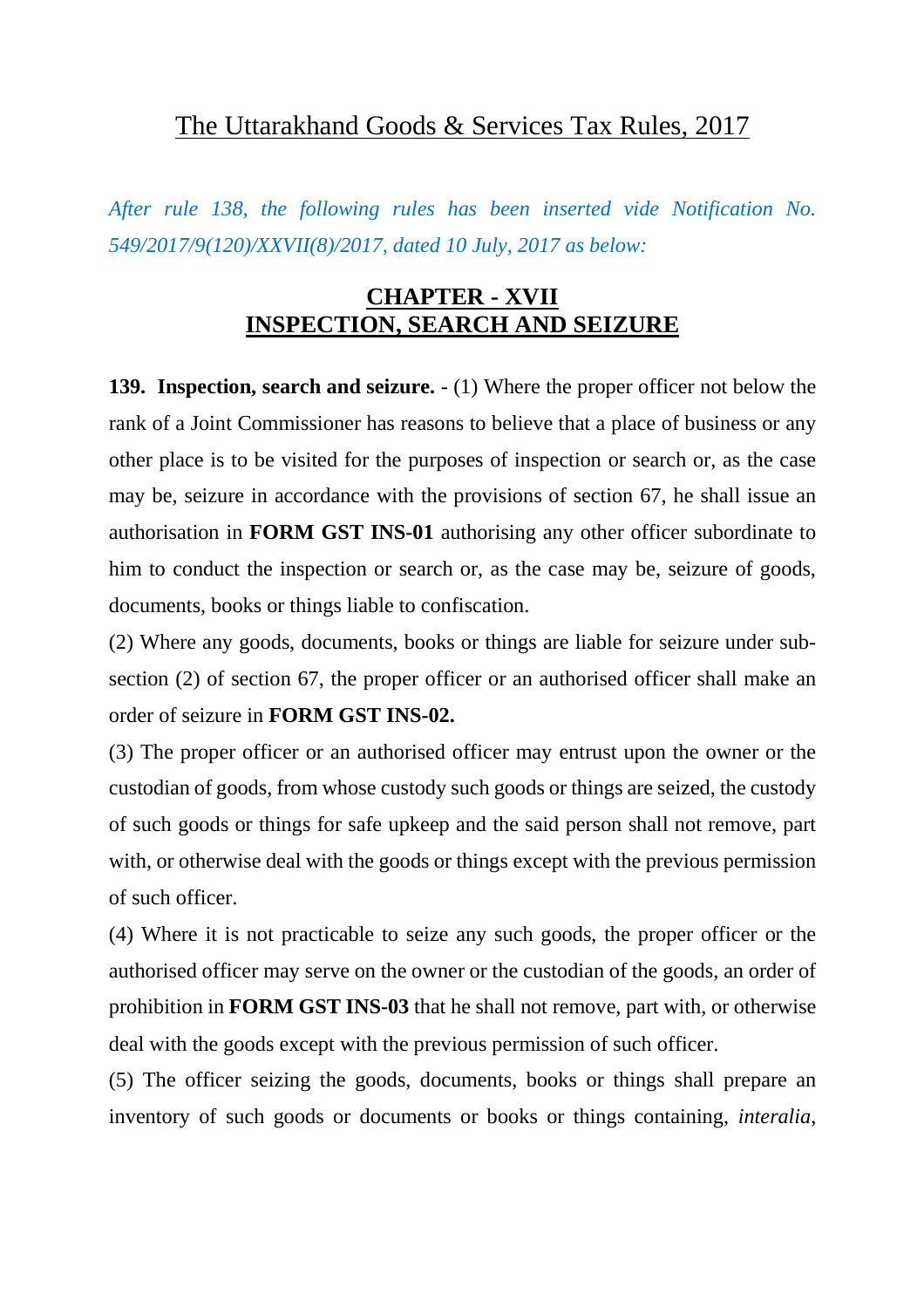description, quantity or unit, make, mark or model, where applicable, and get it signed by the person from whom such goods or documents or books or things are seized.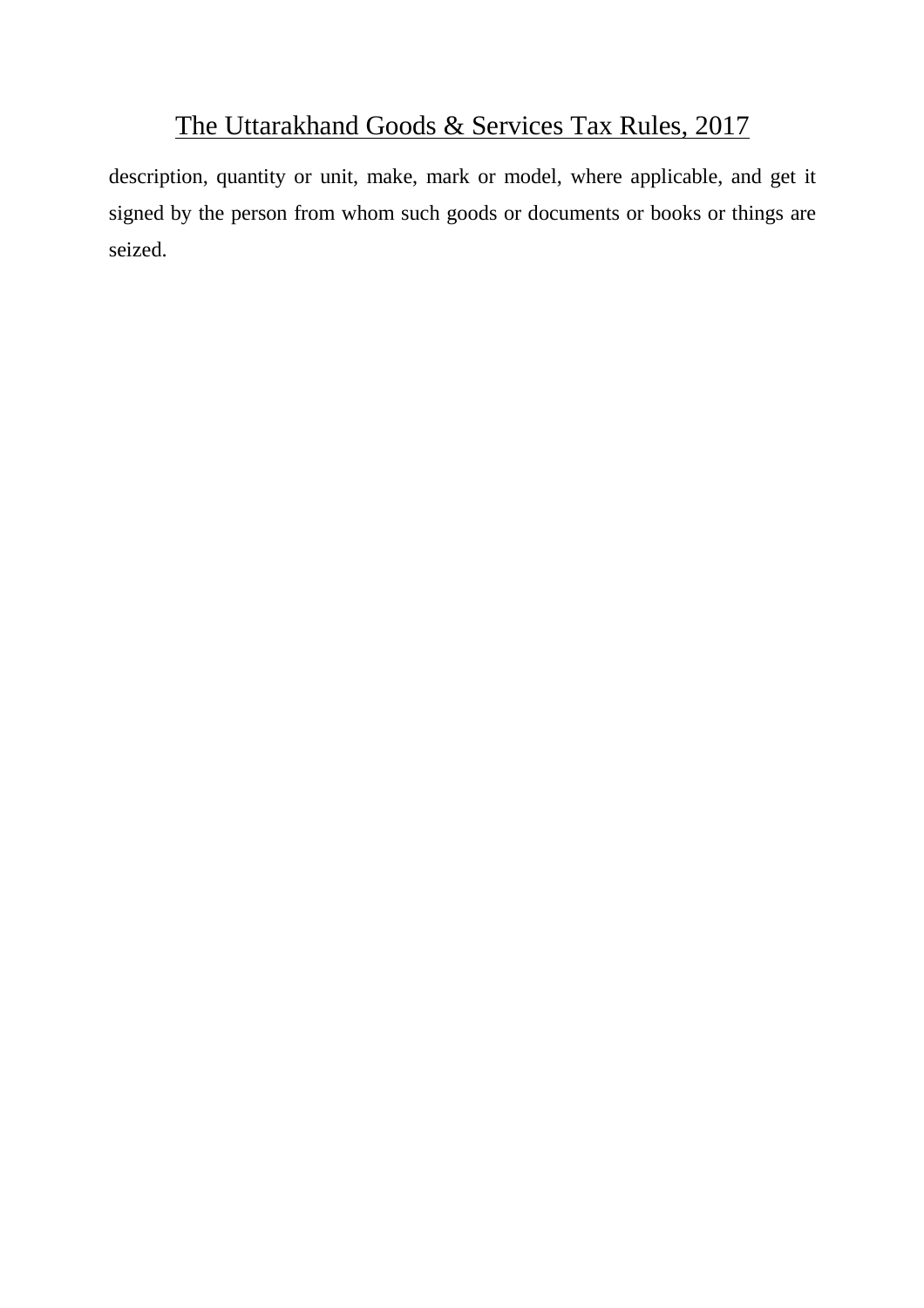**140. Bond and security for release of seized goods. - (**1)The seized goods may be released on a provisional basis upon execution of a bond for the value of the goods in **FORM GST INS-04** and furnishing of a security in the form of a bank guarantee equivalent to the amount of applicable tax, interest and penalty payable.

*Explanation*. - For the purposes of the rules under the provisions of this Chapter, the "applicable tax" shall include central tax and State tax and the cess, if any, payable under the Goods and Services Tax (Compensation to States) Act, 2017 (15 of 2017).

(2) In case the person to whom the goods were released provisionally fails to produce the goods at the appointed date and place indicated by the proper officer, the security shall be encashed and adjusted against the tax, interest and penalty and fine, if any, payable in respect of such goods.